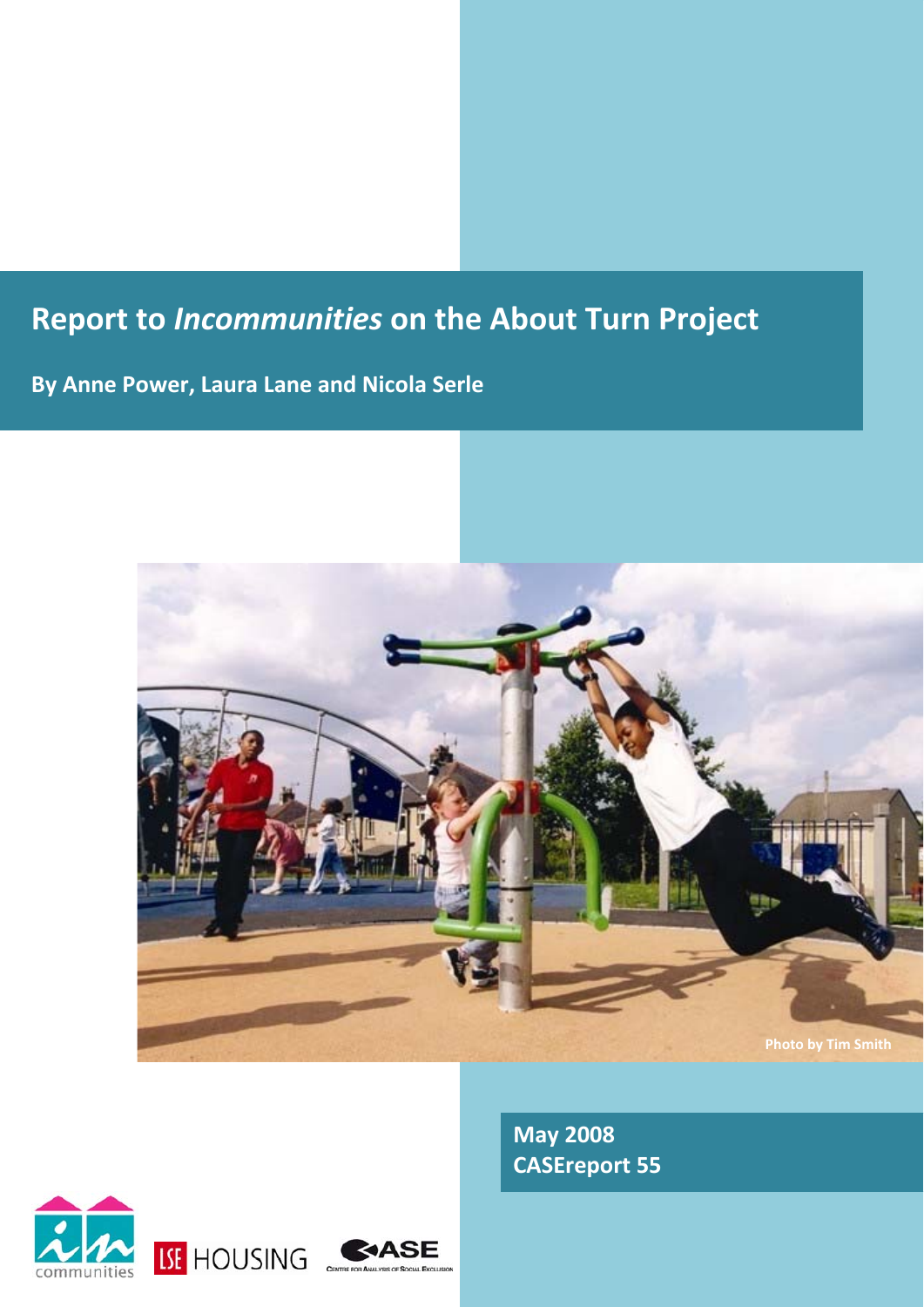# **Contents**

## **Acknowledgements**

- **1. Introduction**
- **2. Summary of most important findings**
- **3. About the project**
- **4. Methods and approach of About Turn**
- **5. About Turn case history analysis**
- **6. Successes and challenges**
- **7. Costs and benefits**
- **8. Feedback from other agencies**
- **9. Overview**
- **10. Conclusions**

**References / Bibliography**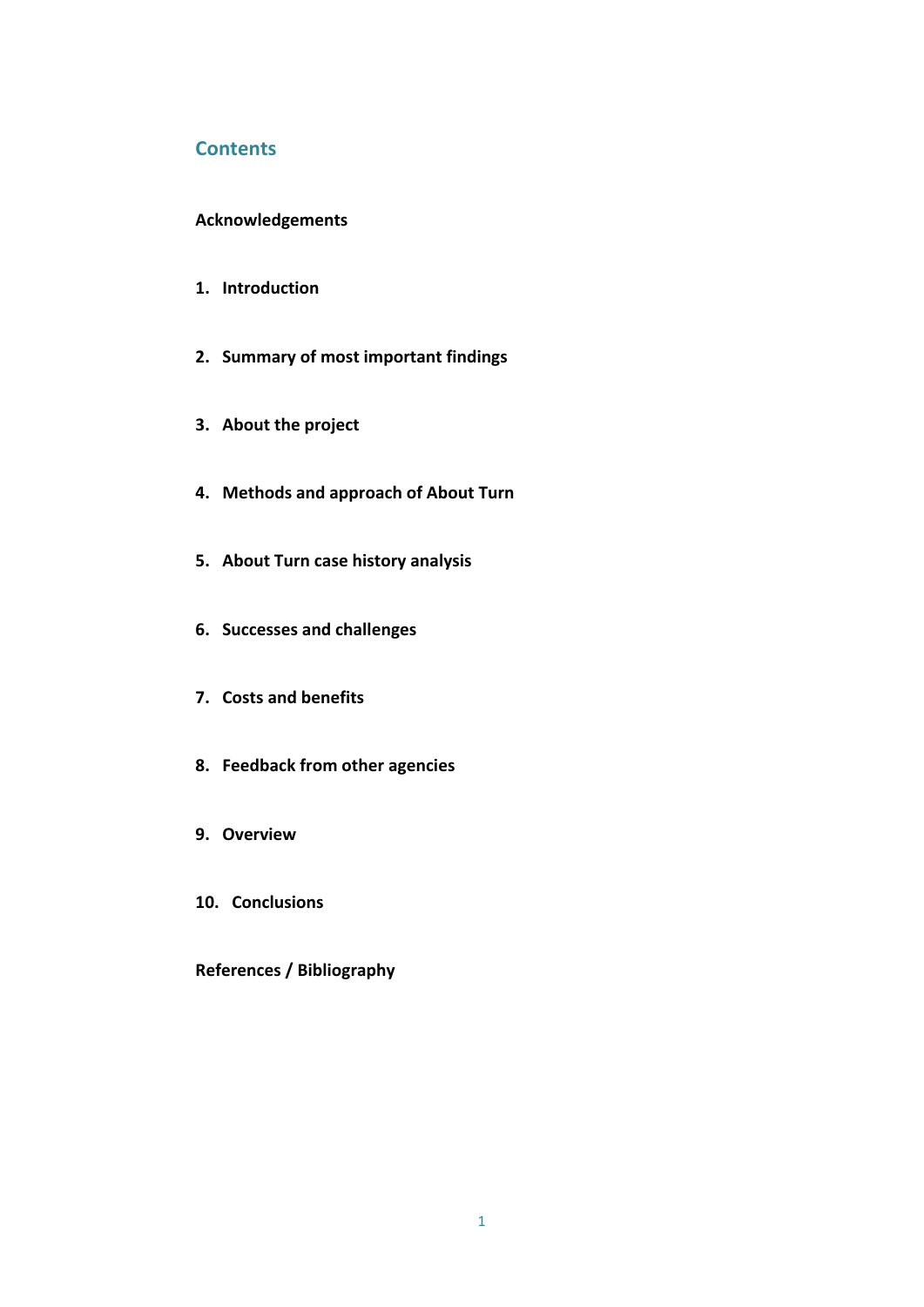# **Acknowledgements**

Thanks to Geraldine Howley and Altaf Khan from **Incommunities** (formerly Bradford Community Housing Trust<sup>[1](#page-2-0)</sup>) for inviting us to visit Bradford to do the evaluation of the About Turn project. Thanks to the entire About Turn team for providing us with valuable information and support during our visits and to the tenants who allowed us to visit their homes and to hear their views on the project. Thanks also to Tim Smith (Consultant to Bradford Trident) for supplying the cover image.

# **1. Introduction**

This is an independent account of the work of the **Incommunities** About Turn project to support households in difficulty with their tenancy. The project has run for 3 years and has a track record in dealing with difficult tenancies. LSE Housing has examined the tenancy records, evidence from staff interviews and family development, in order to highlight how much progress is being made, what barriers and difficulties are faced and how this work fits within the wider national and Bradford city context. Our aim is to present an overview of the costs and benefits of this project from the perspective of new social priorities in the housing world and its difficulties with the most marginal tenants.

# **2. Most important findings**

About Turn meets a real need in a dedicated and imaginative yet highly practical way.

- Housing management is very important in **helping vulnerable and needy households** to sustain their tenancy as well as running housing itself such as repairs, rents, lettings – people and property go together.
- Evicted households with multiple problems need help and are willing to accept it if it is offered in the right way. They cannot sort out their entrenched problems alone; they **need significant support** to keep a tenancy going.
- The About Turn team members enjoy the personal contact, and direct service they give to needy and vulnerable tenants through About Turn. They also enjoy the challenge of helping people with a history of broken tenancies to sustain their home.
- Helping people in direct ways with family problems, drug and alcohol problems, legal, financial and other multiple social problems all transform people's ability to cope.
- The costs of 'picking up the pieces' prison, children in care, mental health, drug addiction, crime – are far higher than supporting families in a tenancy.
- Children are sometimes caught in the middle of disastrous family relations and housing problems, so **supporting vulnerable families** with children has to be a very high priority, and the societal savings are immeasurable.
- People with such major behavioural problems that they have lost their tenancy can improve their housing conditions, their social relations and their future prospects **with the right mix of supports.**

<span id="page-2-0"></span> $\frac{1}{1}$ Bradford Community Housing Trust changed its name to **Incommunities** in June 2008.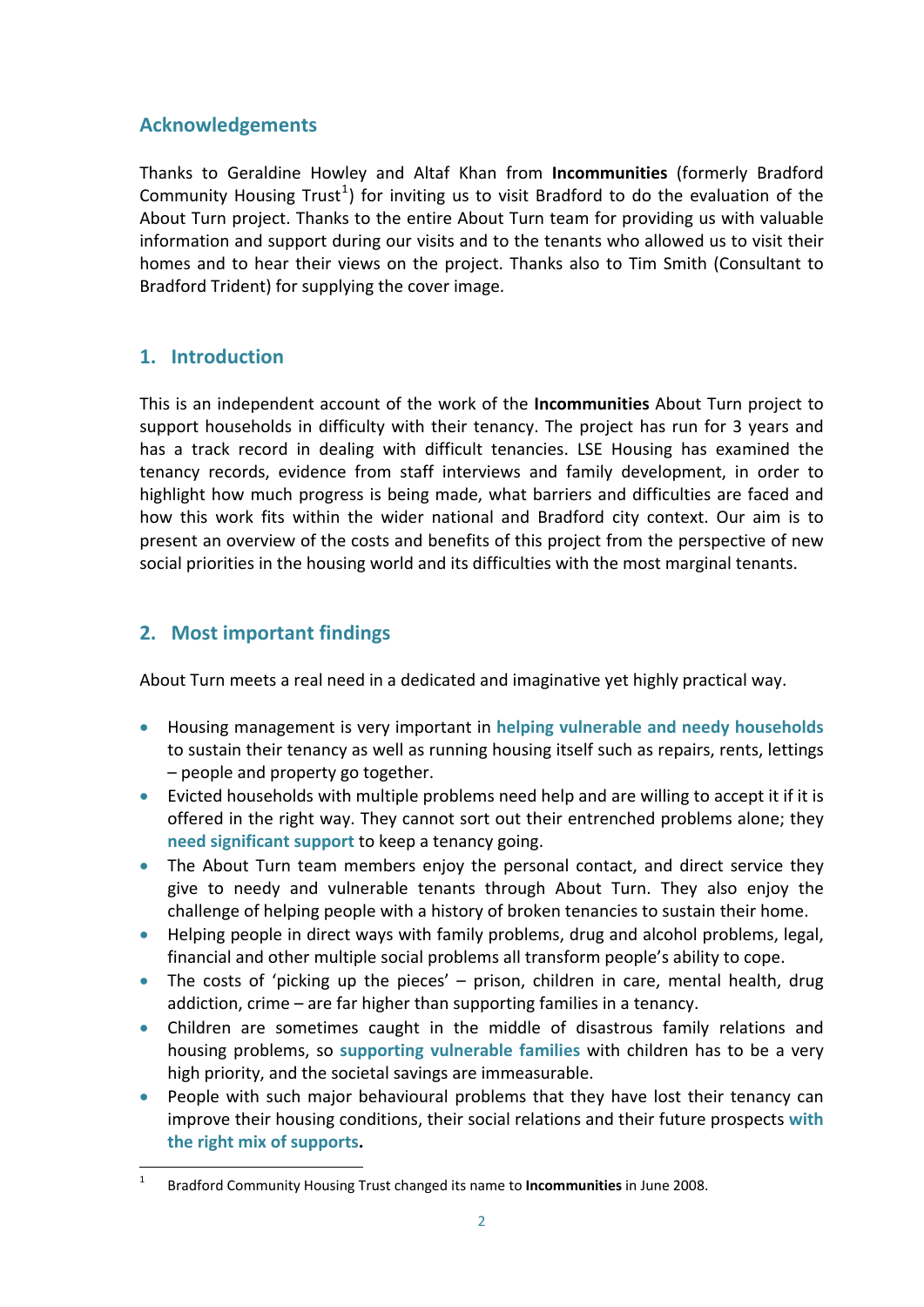# **3. About the project**

About Turn was first established as a pilot project in February 2004 by Bradford West City Housing Trust<sup>[2](#page-3-0)</sup> and the City of Bradford Metropolitan District Council. The project was developed as a new approach towards anti‐social behaviour, social exclusion and tenancy failures. The aim of About Turn was to tackle so-called 'revolving-door homelessness'. This would fill a gap in a vital provision and help to break down the barriers between traditional housing management and other agencies, in order to address the multiple problems of tenants unable to maintain their own tenancy.

*"Individuals who are on the periphery of society…not able to cope with the day to day pressures of dealing with their own tenancies."* (About Turn TCO)

About Turn learnt from the experience of the Dundee Families Project but introduced the intensive housing management element alongside social support for individuals and families.

*"I think what's unique is that there are two elements to it – one is about support and the social side, and the other side of it is the housing management and what we expect from the tenant and how they engage with the community."* (About Turn Manager)

Funding for the pilot project was provided mainly by a £25,000 grant from Bradford Metropolitan District Council under its Preventative Homelessness strategy, with additional funding support from the Bradford West City Community Housing Trust.

The pilot project was run by a Project Manager and one Tenancy Compliance Officer (TCO). In 2008 there are now 6 TCOs with 5 new posts being created in late 2006 when the pilot project was extended. About Turn is currently supported solely by the **Incommunities** charitable arm. The About Turn project now works across the 6 distinct geographical areas of **Incommunities** (Aire Wharfe, Bradford West City, East Bradford, North Bradford, Shipley, and South Bradford). Each TCO is responsible for one of these areas.

Each TCO has a caseload of around 10‐15 clients. A prerequisite of taking on a client is that the household agrees to abide by the tenancy conditions, cause no nuisance to neighbours and follow an agreed plan of assistance, e.g. drug rehabilitation. The TCOs respond to the individual circumstances and needs of their clients and the intensity and nature of their support varies accordingly. This helps the clients feel confident about the 'familiar face' and personal contact stability which is a hallmark of the project. The TCOs describe their work as a combination of housing management, social support and compliance.

<span id="page-3-0"></span> $\frac{1}{2}$  The Bradford Community Housing Trust Group, created in 2003, was made up of the Bradford Community Housing Trust and six local Housing Trusts – Aire‐Wharfe Community Housing Trust Ltd, Bradford West City Community Housing Trust Ltd, East Bradford Community Housing Trust Ltd, North Bradford Community Housing Trust Ltd, Shipley Community Housing Trust Ltd, South Bradford Community Housing Trust Ltd.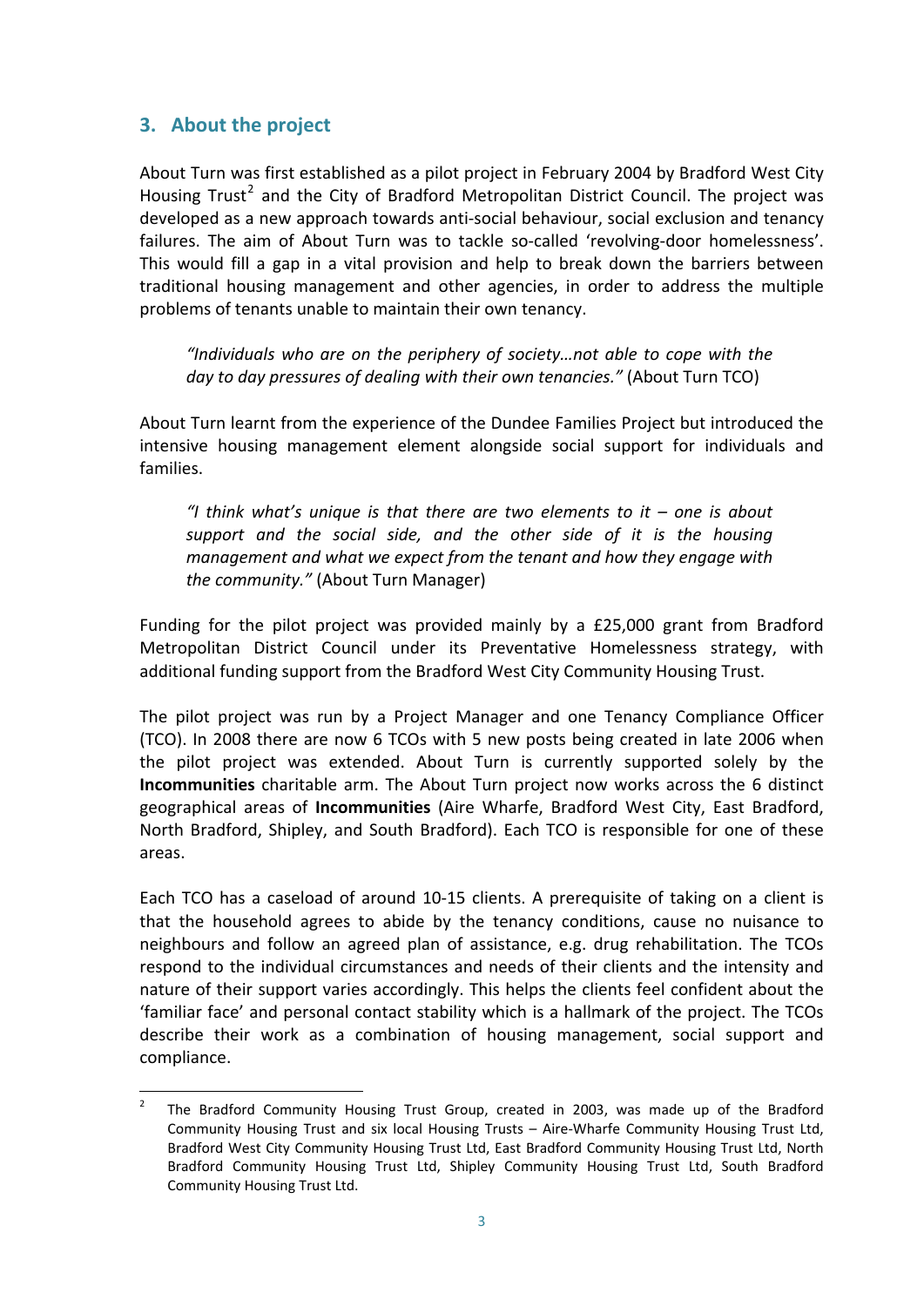*"It's building up a trust. We're not just an authority figure, we're there for emotional support, friendship even, because a lot of these people are socially isolated."* (About Turn TCO)

The TCOs act as a single point of contact for their caseload of clients and work in close collaboration with a number of different agencies including the **Incommunities** Tenancy Enforcement Team, Social Services, Health, Education, Police and Probation, substance abuse agencies, working women services and many others. Each About Turn client is involved with on average three other agencies.

*"Our purpose generally is to get them to be self‐sufficient so we eventually can walk away, leaving them to get on with their lives without the need for intensive external support."* (About Turn TCO)

The About Turn staff helps parents access parenting support through schools, social services and special parenting programmes. The About Turn manager and one TCO have completed training through the Positive Parenting Programme and are running Bradford's first course for parenting skills, supported by Social Services, **Incommunities** and the government. Parents can access the course through other channels as well as About Turn. In this way, the programme is beginning to reach out into the wider community.

*"We're breaking the vicious cycle where you have generation after generation of people not being equipped with the necessary skills in life to deal with their own issues or pass on parenting skills to the younger generations."* (About Turn TCO)

# **4. Methods and approach of About Turn**

## **Organisation**

About Turn is based on Octavia Hill's principles of intensive management and tenant‐ oriented approach. The integrated approach to multiple social, financial and organisational problems, concentrating effort on each household, maximises the value of multiple efforts and inputs. The team invests heavily in winning inter-agency cooperation, e.g. health, social services, schools, benefits. The team leader makes high investment in communication within the team with weekly meetings to report, discuss cases and offer mutual support.

A clear allocated budget for the project gives maximum flexibility to decide on the best course of action on a case by case basis.

#### **Support**

Each About Turn officer has a caseload of 10‐15 clients, who they visit regularly and frequently – at least once a fortnight, and far more in the early months of the tenancy. Where there are severe problems visits may even be daily. They have a low case load to ensure depth of knowledge, frequent contact and as much support as is necessary.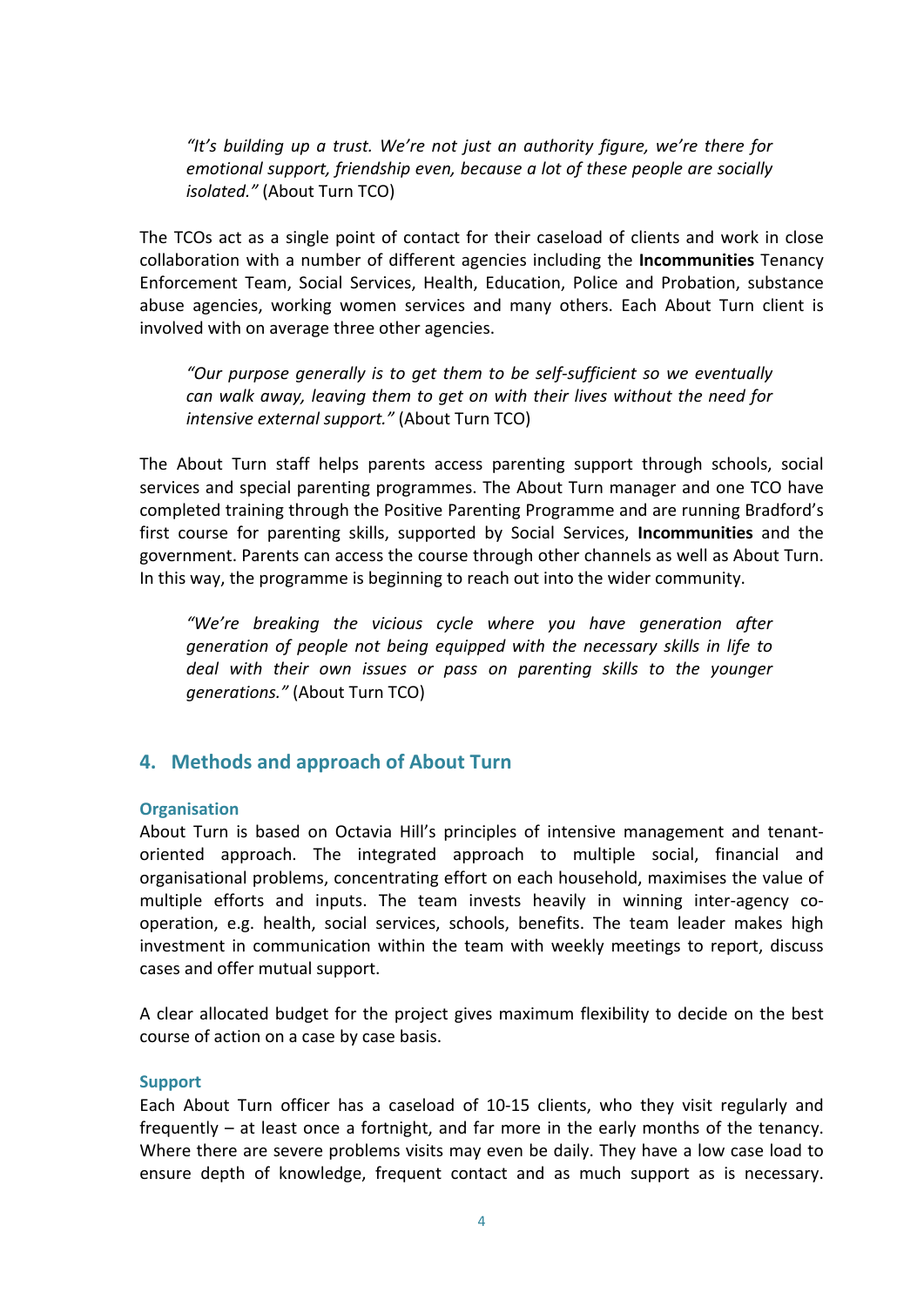Clients know that they can call on their TCO at any time and that they will receive a personal response.

Knowledge and experience is shared amongst the team in weekly team meetings to enable each TCO to deal with other clients as and when necessary. This ensures continuity in case support and provides cover for holidays and sickness.

A support plan is drawn up between the client and the TCO to agree the support required from About Turn and other agencies, and to identify targets for the client to work towards. Reviews are carried out at regular periods with the clients to see what progress has been made against original targets set and to examine perceptions of how things have changed and how the clients wish to move on.

## **Access to the programme**

The team carefully vets all applications to join About Turn to ensure the commitment of clients and readiness to 'change their ways'. The team adopts a tough screening policy to avoid taking on clients unable or unwilling to change their behaviour. They accept that a big limitation of the programme is the lack of alternative methods for the most extreme cases, who they think often end up in institutions, or repeating anti‐social and problematic behaviour somewhere else. Clients must demonstrate their willingness to embrace support and adopt remedial techniques such as drug rehabilitation programmes, access to About Turn and other agency staff etc. The TCOs understand that they cannot compel someone to stop causing damage to themselves and to others, or to change their behaviour. The clients need to want to do it themselves. There is a waiting list for the programme due to a shortage of available accommodation in the area.

*"The fundamental thing is that people need to accept they have had issues in the past and that they want help with those problems."* (About Turn TCO)

## **Training**

Team members go on frequent training courses in housing management, finance, health, legal, and support issues. Special drug and alcohol training is provided and staff have access to rehabilitation programmes that seem to be a lifeline for the clients.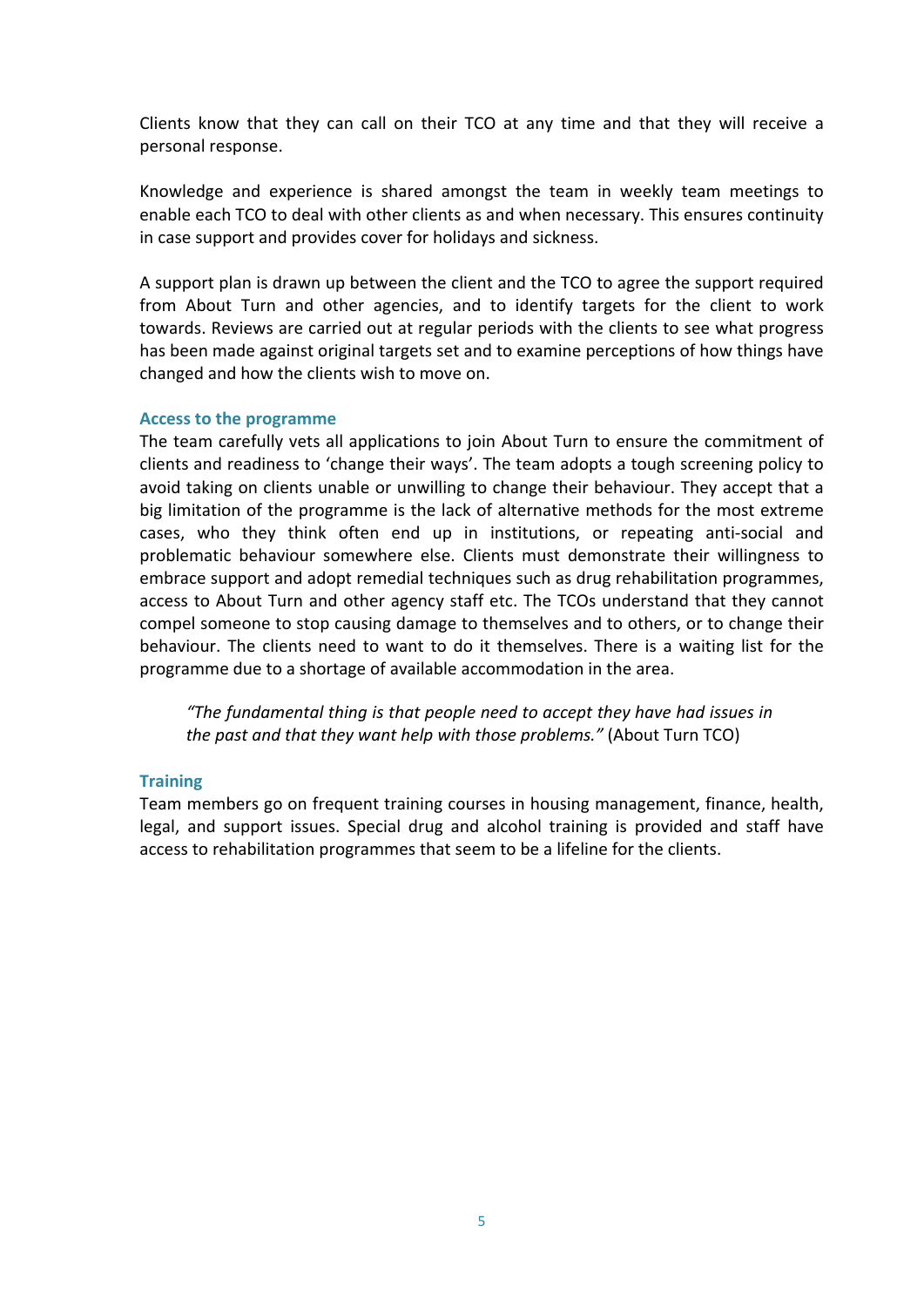# **5. About Turn Case Summaries**

Based on case summaries of 80 clients provided by About Turn, we analysed who they were and how they come to be in the situation they were in on arriving at About Turn.

| <b>Summary information</b> | <b>Number</b> | Ŷ. |
|----------------------------|---------------|----|
| Total current tenancies    | 71            |    |
| Total no. of clients       | 80            |    |

The About Turn Tenancy Compliance Officers support on average 12 tenancies each. Some tenancies include more than one client (i.e. couples).

| <b>Breakdown of cases</b> | <b>Number of clients</b> | % of clients |
|---------------------------|--------------------------|--------------|
| Gender                    |                          |              |
| Male                      | 32                       | 40.0         |
| Female                    | 48                       | 60.0         |
| <b>Ethnicity</b>          |                          |              |
| White British             | 74                       | 92.5         |
| <b>Black British</b>      | $\mathbf{1}$             | 0.9          |
| Mixed Race                | $\overline{2}$           | 1.8          |
| Indian                    | $\mathbf{1}$             | 0.9          |
| Eastern European          | $\mathbf{1}$             | 0.9          |
| West Indian               | 1                        | 0.9          |

Three fifths of clients are female and the large majority are White British, in spite of Bradford's large minority ethnic population.

| Age of client | <b>Number of clients</b> | % of clients |
|---------------|--------------------------|--------------|
| $10 - 20$     | 2                        | 2.5          |
| $20 - 30$     | 25                       | 31.25        |
| 30-40         | 34                       | 42.5         |
| 40-50         | 11                       | 13.75        |
| $50+$         | 8                        | 10           |

Clients are concentrated in the 20‐40 year old age category, with only two teenagers and few over 60s.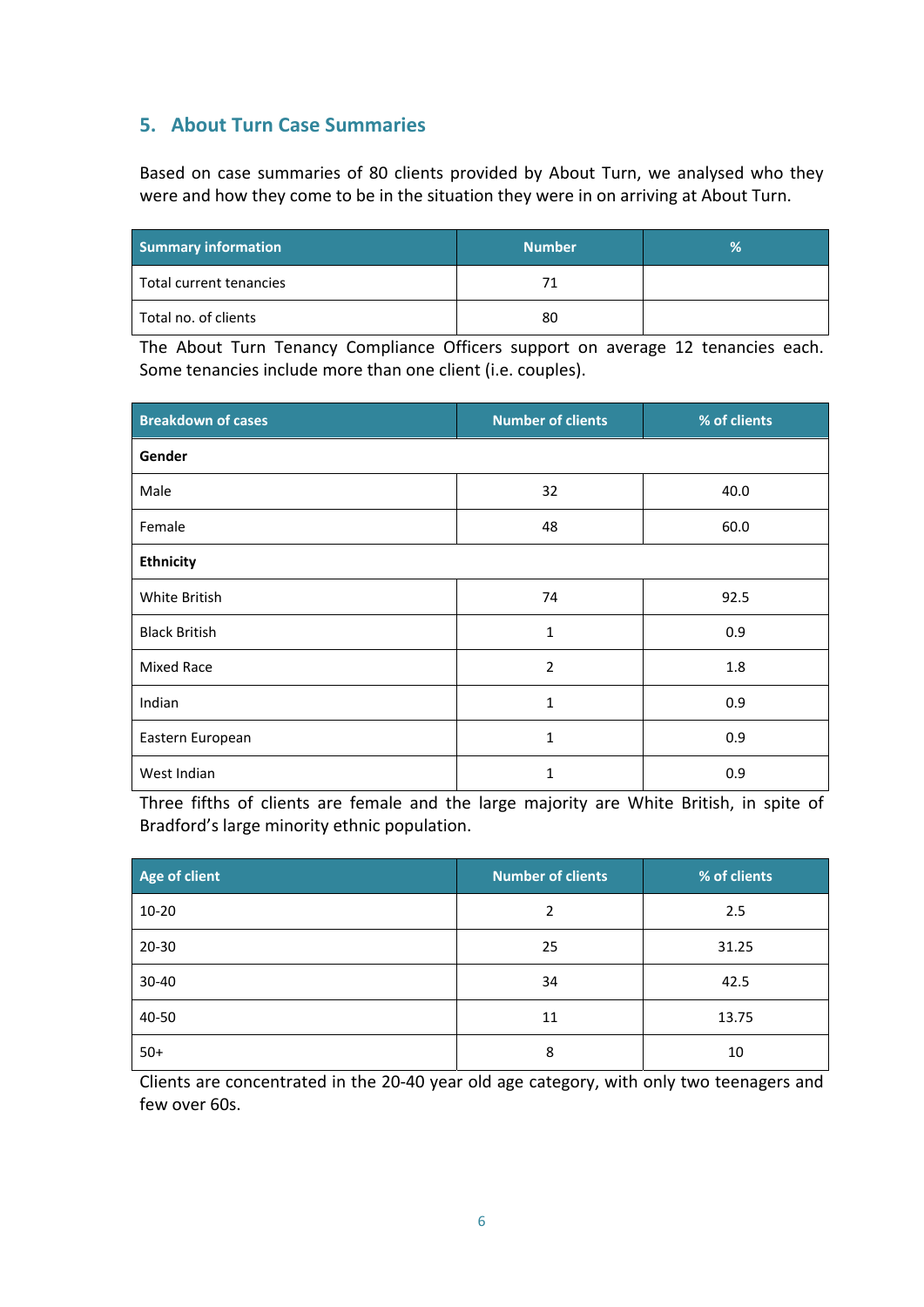| <b>Household composition</b> | <b>Number of clients</b> | % of clients |
|------------------------------|--------------------------|--------------|
| 2 parent household           | q                        | 12.7         |
| 1 parent household           | 29                       | 40.8         |
| Single person                | 33                       | 46.5         |

Very few clients are in two-parent households. Nearly half are single people and 40% are lone parents.

|                               | <b>Number of clients</b> | % of clients |
|-------------------------------|--------------------------|--------------|
| No. of children in households |                          |              |
| 0                             | 33                       | 46.5         |
| $\mathbf{1}$                  | 11                       | 15.5         |
| $\overline{2}$                | 17                       | 23.9         |
| 3                             | 6                        | 8.5          |
| $4+$                          | $\overline{4}$           | 5.6          |
| Age of children in families   |                          |              |
| $0 - 10$                      | 45                       | 54.9         |
| $10 - 15$                     | 22                       | 26.8         |
| 15-20                         | 13                       | 15.9         |
| $20+$                         | $\overline{2}$           | 2.4          |

While nearly half of the About Turn clients do not have children, around a quarter have two and almost 15% have three or more. Only one in six families have one child. Over half of the children are under ten, and the rest are teenagers except for two adult children.

| <b>Tenancy History</b>                     | <b>Number of clients with</b><br>previous tenancy | % of clients |
|--------------------------------------------|---------------------------------------------------|--------------|
| <b>Housing Association</b>                 | 48                                                | 67.6         |
| Local authority                            | 23                                                | 32.39        |
| Private renting                            | 30                                                | 42.25        |
| Homeless/Hostel                            | 24                                                | 33.8         |
| Supported accommodation/ hospital / prison | 15                                                | 21.13        |
| Friends/family                             | 13                                                | 18.3         |

A large majority of About Turn clients were previously social housing tenants (71%) but most had also been through other kinds of renting or emergency housing.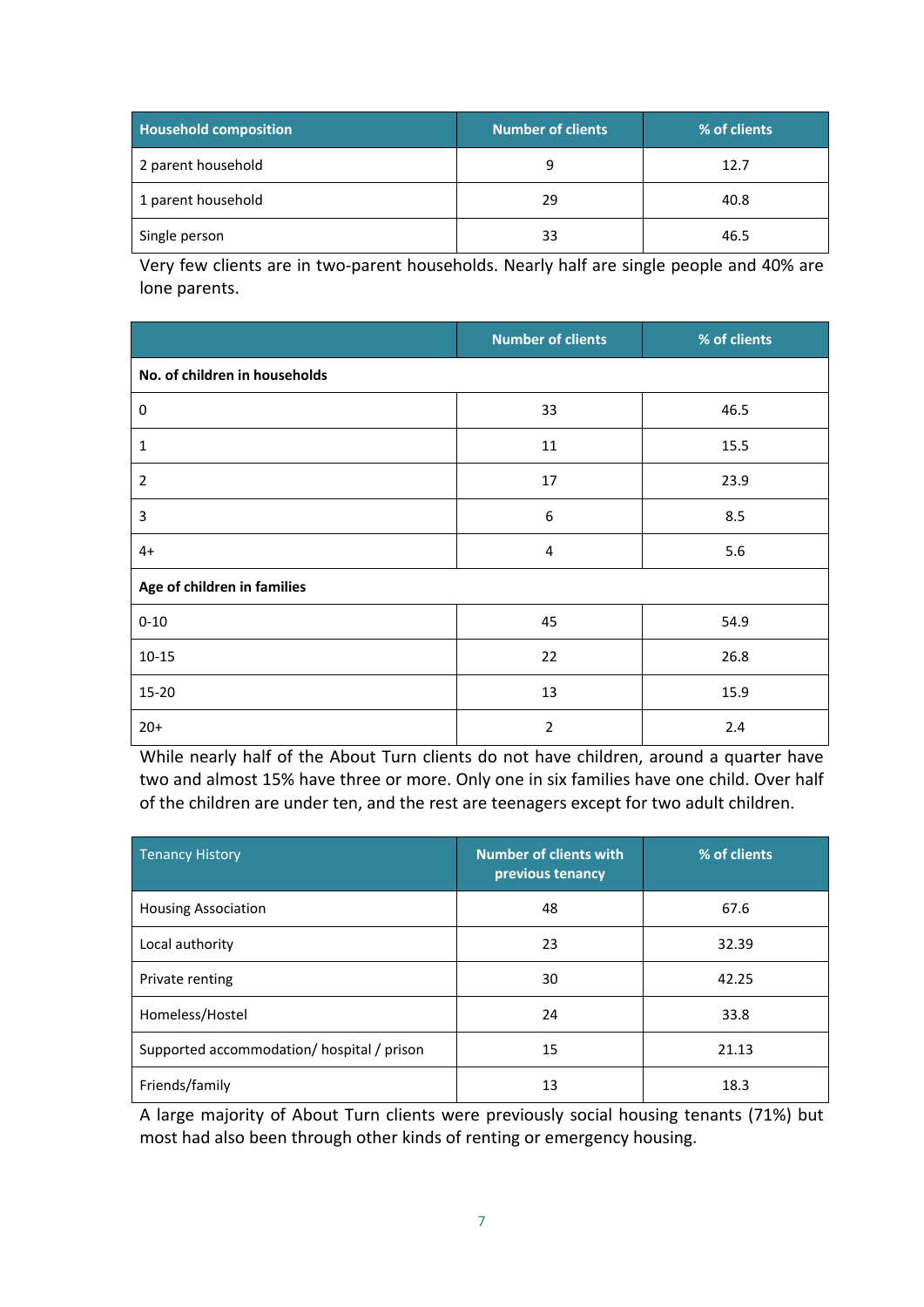| <b>Anti-social behaviour issues</b>          | <b>Number of clients with</b><br>particular issue | % of all clients with<br>particular problems |
|----------------------------------------------|---------------------------------------------------|----------------------------------------------|
| ASB (1 against a friend; 8 against children) | 40                                                | 56.3                                         |
| Drugs/alcohol                                | 39                                                | 55.0                                         |
| Debt/rent arrears                            | 26                                                | 36.6                                         |
| Neglect of children                          | 25                                                | 35.2                                         |
| Neglect of property                          | 24                                                | 33.8                                         |
| Visitors to property                         | 24                                                | 33.8                                         |
| Mental health                                | 20                                                | 28.1                                         |
| Criminal (including 1 child)                 | 17                                                | 23.9                                         |
| Failure to engage with agencies              | 13                                                | 18.1                                         |
| Domestic violence                            | 11                                                | 15.5                                         |
| Sex industry activity                        | 5                                                 | 7.0                                          |

This table shows the high percentage of clients with a wide range of severe problems. The most common problems relate to drugs, alcohol and anti‐social behaviour with over half of all clients experiencing them.

| <b>Number of anti-social client</b><br>behaviour problems | <b>Number of clients</b> | % of clients |
|-----------------------------------------------------------|--------------------------|--------------|
| 0                                                         |                          | 2.8          |
| 1                                                         | 3                        | 4.2          |
| $2 - 3$                                                   | 32                       | 45.0         |
| $4 - 5$                                                   | 31                       | 43.6         |
| 6+                                                        | Э                        | 4.2          |

75 of the 80 clients had two or more problems. The number of anti-social behaviour issues per client varied with the average being 3.5.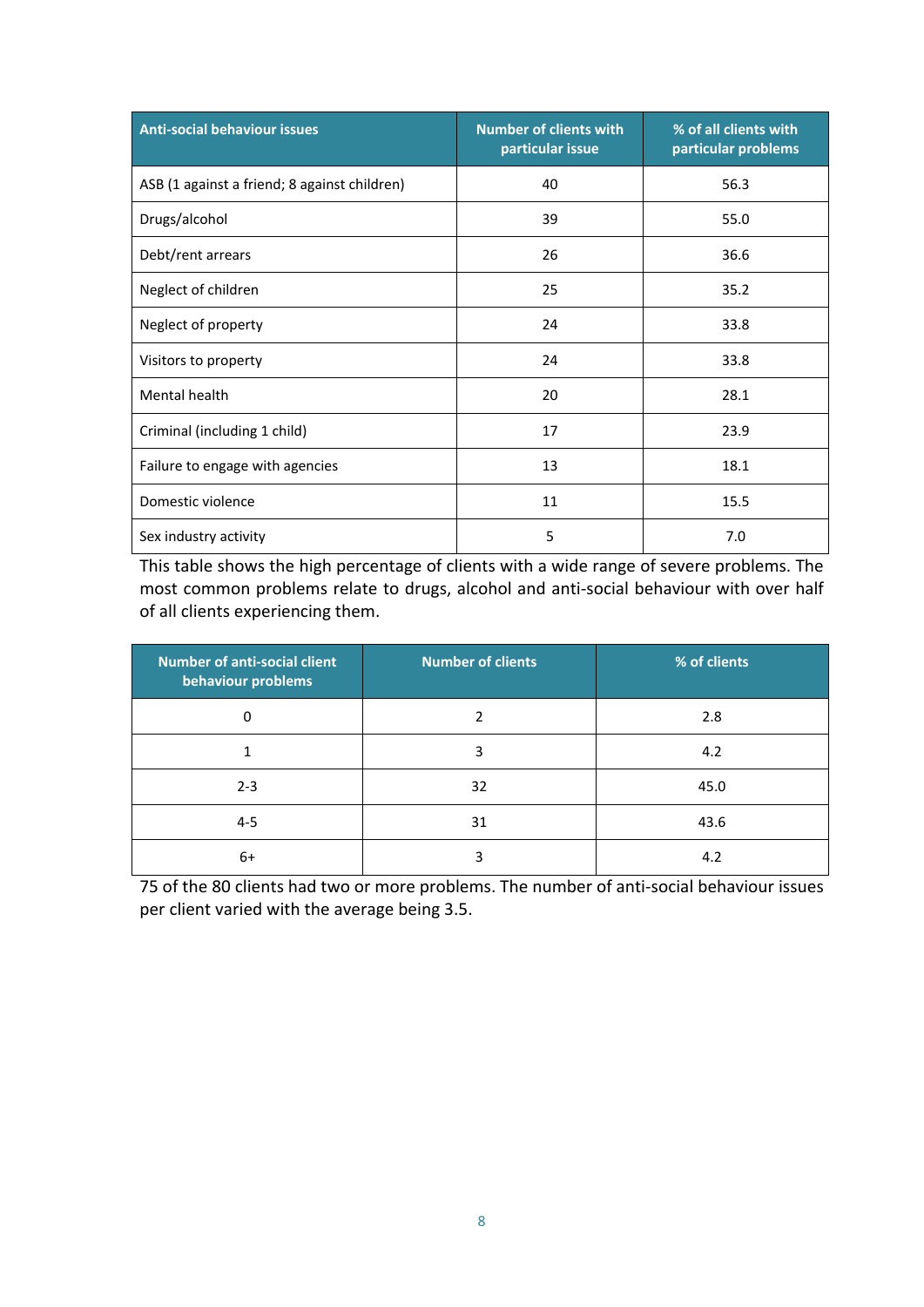| Other agencies involved, as well as<br><b>Incommunities</b> | <b>Number of clients using</b><br>agency | % of clients using agency |
|-------------------------------------------------------------|------------------------------------------|---------------------------|
| Education / child related                                   | 36                                       | 50.7                      |
| Substance                                                   | 25                                       | 35.2                      |
| Mental health                                               | 14                                       | 19.7                      |
| Outreach worker / counsellor                                | 12                                       | 16.9                      |
| Probation / police                                          | 10                                       | 14.8                      |
| Housing advice                                              | 9                                        | 12.7                      |
| Medical                                                     | 5                                        | 7.0                       |
| Domestic violence                                           | 4                                        | 5.6                       |
| Women's (working)                                           | 3                                        | 4.2                       |

Almost all clients were in contact with several agencies. On average 2.5 external agencies were involved with each About Turn client as well as housing. The case summaries show how multi-faceted the problems facing About Turn clients were, and how complex and multi-faceted the supports About Turn offers were.

# **6. Successes and problems**

## **Breaking new ground in Bradford**

The most remarkable achievement of About Turn is to help 'failed tenants' with severe social and behavioural problems to sustain a normal tenancy by 'normalising' their often chaotic lives:

- The process of stabilising housing, personal lives and social behaviour proved to be a mutually reinforcing process, which works well in cases where the person wants to achieve this strongly enough. The support is pivotal to this and helps create a virtuous circle.
- The project had not encountered problems with neighbours, by managing problems carefully, intensively and with support from other agencies. The positive environment this created for the clients in turn helped troubled people to cope and gave them confidence that they could run their lives better. It helped children who had previously been made into 'scapegoats' become absorbed into schools and communities they lived.
- There were also wider neighbourhood improvements as troubled tenants were no longer causing as many problems, and estates that had previously suffered from the 'neighbours from hell' syndrome became more manageable.
- There were direct but often immeasurable benefits to the clients through About Turn as they found ways to use services that had previously failed to make an impact on their problems:
	- a more stable, supported but 'normal' home and regular tenancy helped them 'sort out their lives';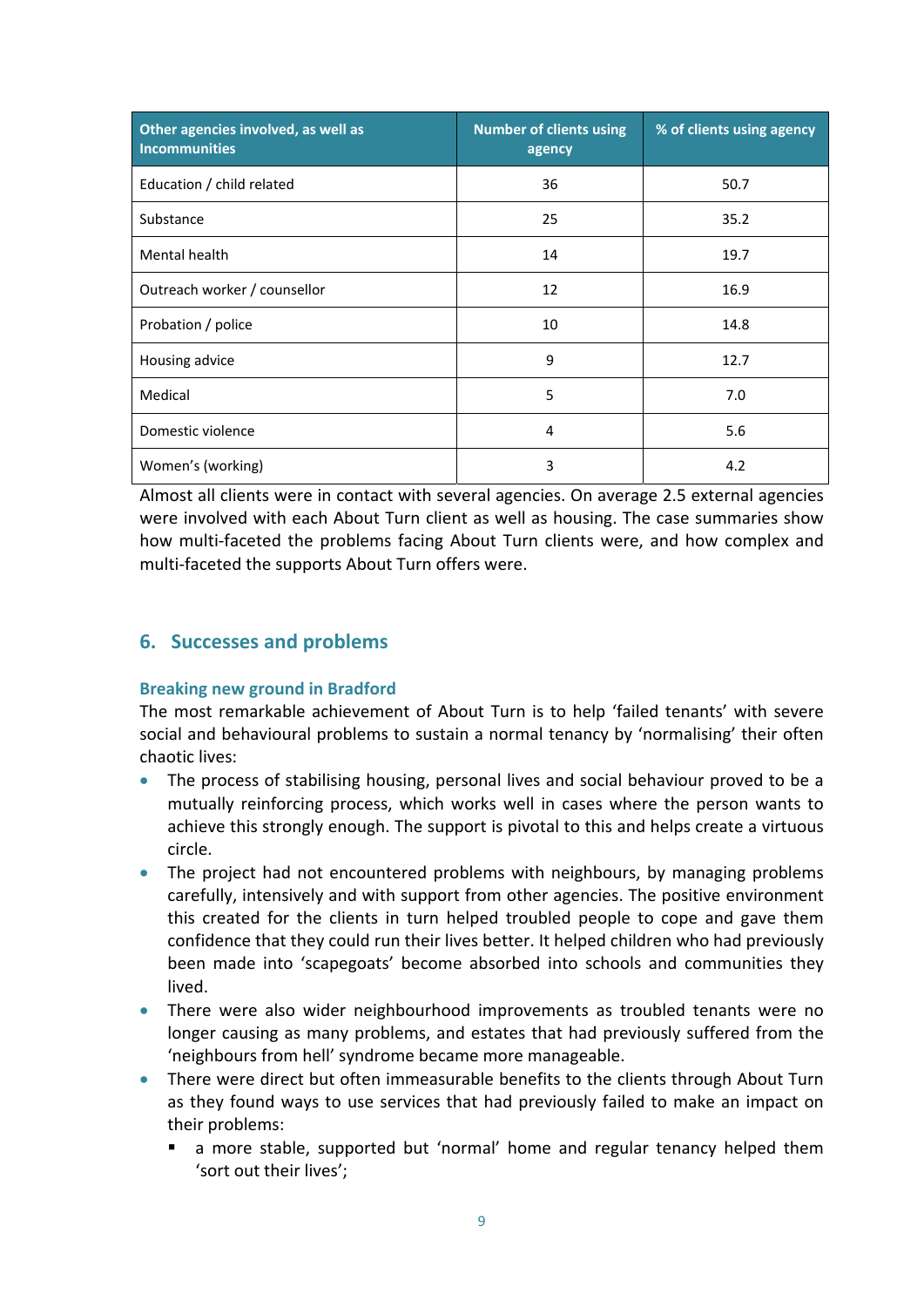- children's school attendance, behaviour and ability to cope improved as schools co‐operated with About Turn and parents learnt how to manage their children better;
- drug and alcohol rehabilitation was a lifeline for the many clients (over half) with substance abuse problems and rehabilitation programmes were strongly advocated by the About Turn team;
- help with parenting skills inspired both the staff and the parents as it worked on the basis of positive reinforcement through firm ground rules which led to improved parenting and improved child control and behaviours; and
- clients faced far less enforcement and behaviour sanctions, far more support and encouragement, through About Turn.
- Close joint working with other agencies established relationships and rapport that prevented the common duplication and organisational division that often faces this type of multi-faceted project. The exchange of information and networking helped build trust and enabled About Turn to pull in the necessary support for very difficult cases, breaking down barriers for clients to engage with them and others.

Here are a few brief portraits of some About Turn clients who have benefited from the project:

## **K**

K is in her early 20s. She had a history of failed tenancies and outstanding rent arrears from at least two other Housing Associations. Before joining the About Turn project, K had been living in a hostel but was deemed 'intentionally homeless'. When she was accepted into About Turn, she had completed a heroin withdrawal programme and was pregnant. She was housed in a new area where drugs were not so easily accessible and has managed to balance having a new baby with returning to education to improve her maths and English skills as she had limited opportunities whilst as school. She is managing really well and has been discharged from the programme.

"*She's a really good mum… I'm so proud of her and what she's achieved*." (About Turn TCO)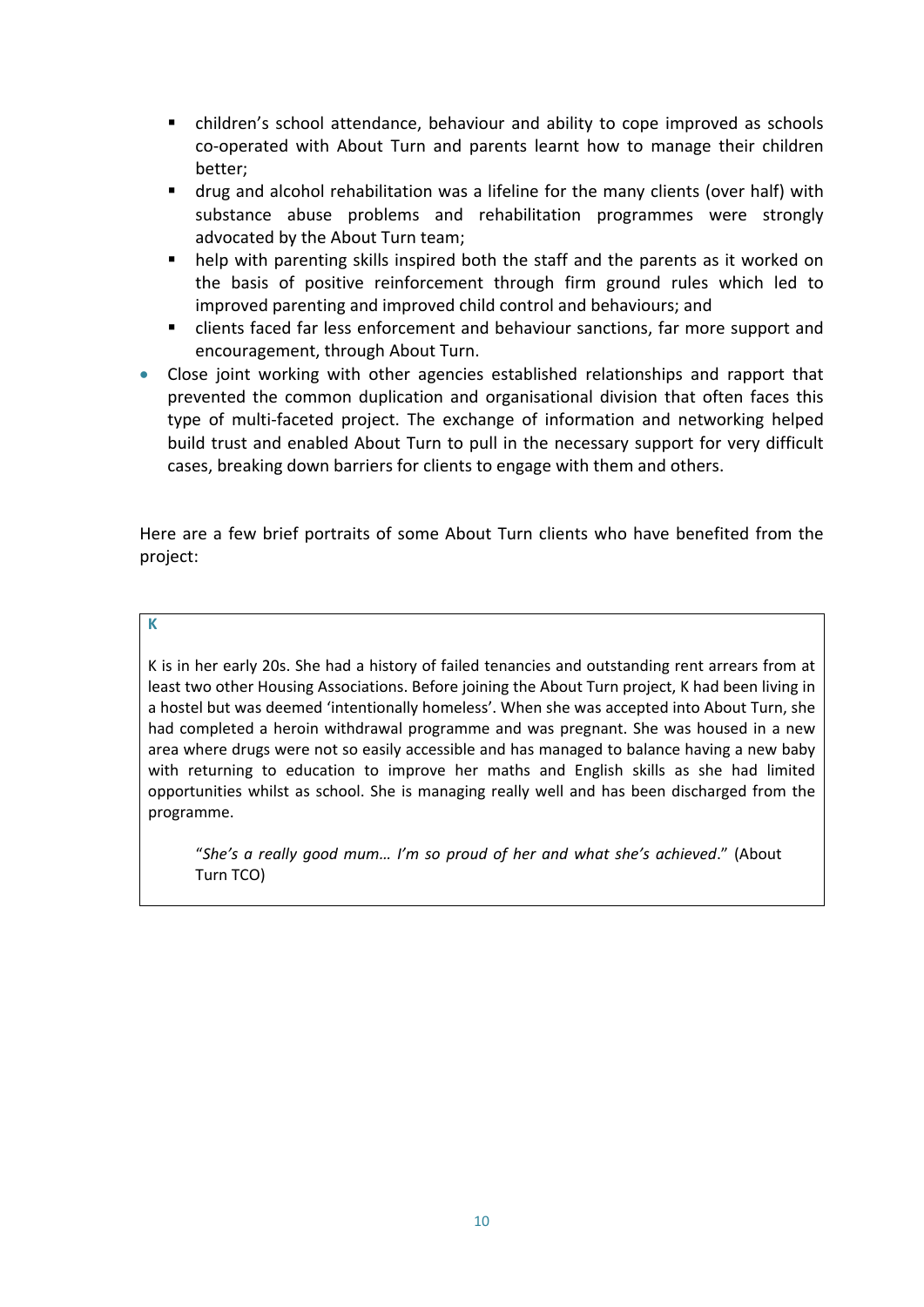P is around 40 years old and has a history of mental illness and criminal activity. His last home was in Primary Care Trust accommodation. He has numerous failed tenancies and was excluded from the mainstream housing register because of his mental health problems and previous involvement in crime. He was housed by the About Turn programme and the team have worked in close contact with the Community Mental Health Team and the Assertive Outreach Team. P has learnt to recognise the symptoms of his severe clinical depression and to report it. His behaviour is so improved that he is expected to move onto a common assured tenancy at his next assessment while maintaining the intensive support offered by About Turn.

*"His improvements have been remarkable."* (About Turn TCO)

*"Knowing the level of support he can access is helping with his mental health problems. The support provided is not intrusive so he feels happier and that has led to a relationship of trust between the TCO and the client."* (Assertive Outreach Team)

#### **B**

B has a history of drug and alcohol abuse which led to criminal activity so that she was under a Drug Treatment and Testing Order (DTTO). There were also problems with rent arrears and anti‐ social behaviour. She was re‐housed in a new area, away from her previous estate where she was well-known for creating problems. Through About Turn and improved working with other agencies she has made a complete change. She is paying off her rent arrears, is off the Drug Treatment and Testing Order and is now making efforts to get her youngest son back living with her.

*"About Turn has really helped me. Caroline is great – she has always done more than she needs to."* (About Turn Client – B)

#### **Challenges**

The project is dependent on staff personalities and commitment. They often offer out of hours contact and have to be prepared to respond to crises as they occur. Therefore this type of approach may only work within a social and charitable framework that stands outside formal bureaucracy.

There is currently no direct and obvious way of funding About Turn in the long run. At around £70 per week per tenancy, it represents both very good value, and yet an unfunded additional responsibility. Many of the savings are felt by the wider society and other organisations such as social services, the NHS and the Police, but they do not directly contribute to the staff intensive costs of About Turn.

The About Turn method only appears to work with 'failed tenants' who are ready to commit to a 'new start'. It won't work for all and About Turn sometimes says 'no' to

**P**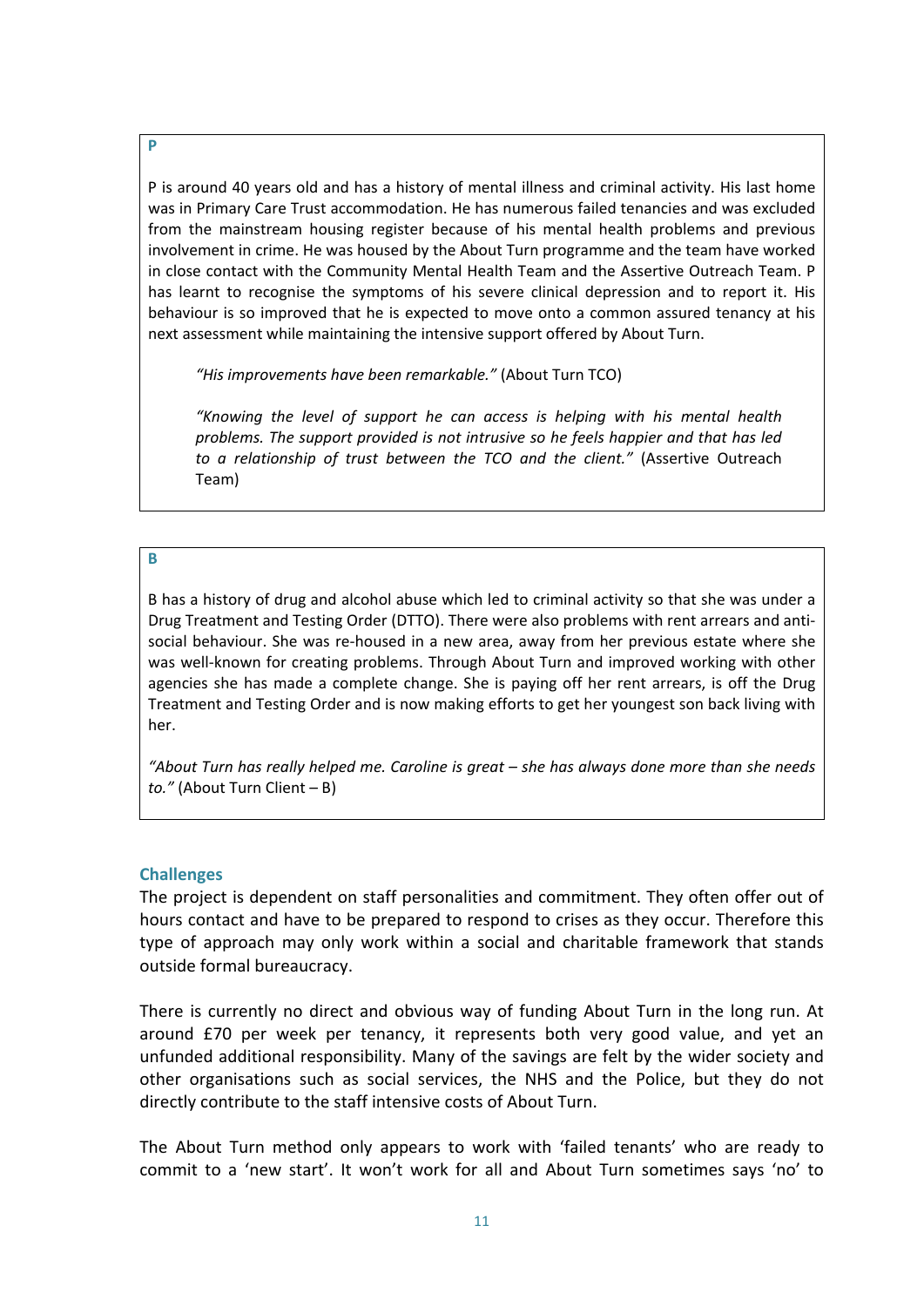needy households on the grounds that they are not yet 'ready' to make the necessary commitments to change.

One case that illustrates the need for commitment to change from the client is shown below:

#### **S and K**

S and K are mother and daughter who both work as prostitutes and who both have drug addiction problems. They were rehoused in a new area and About Turn worked closely with a number of different agencies including drug and probation professionals. However, the prostitution and drug abuse has continued and the case has been passed to the **Incommunities** Tenancy Enforcement Team. The About Turn team have explained the process to S and K and tried to ensure other options for their future are put into place.

*"They weren't quite ready. They were making the right noises but weren't ready for the programme and didn't realise the intensity of it*." (About Turn TCO)

*"I feel they would have benefited from the service if they had given it a chance."* (West Yorkshire Police – Vice Squad)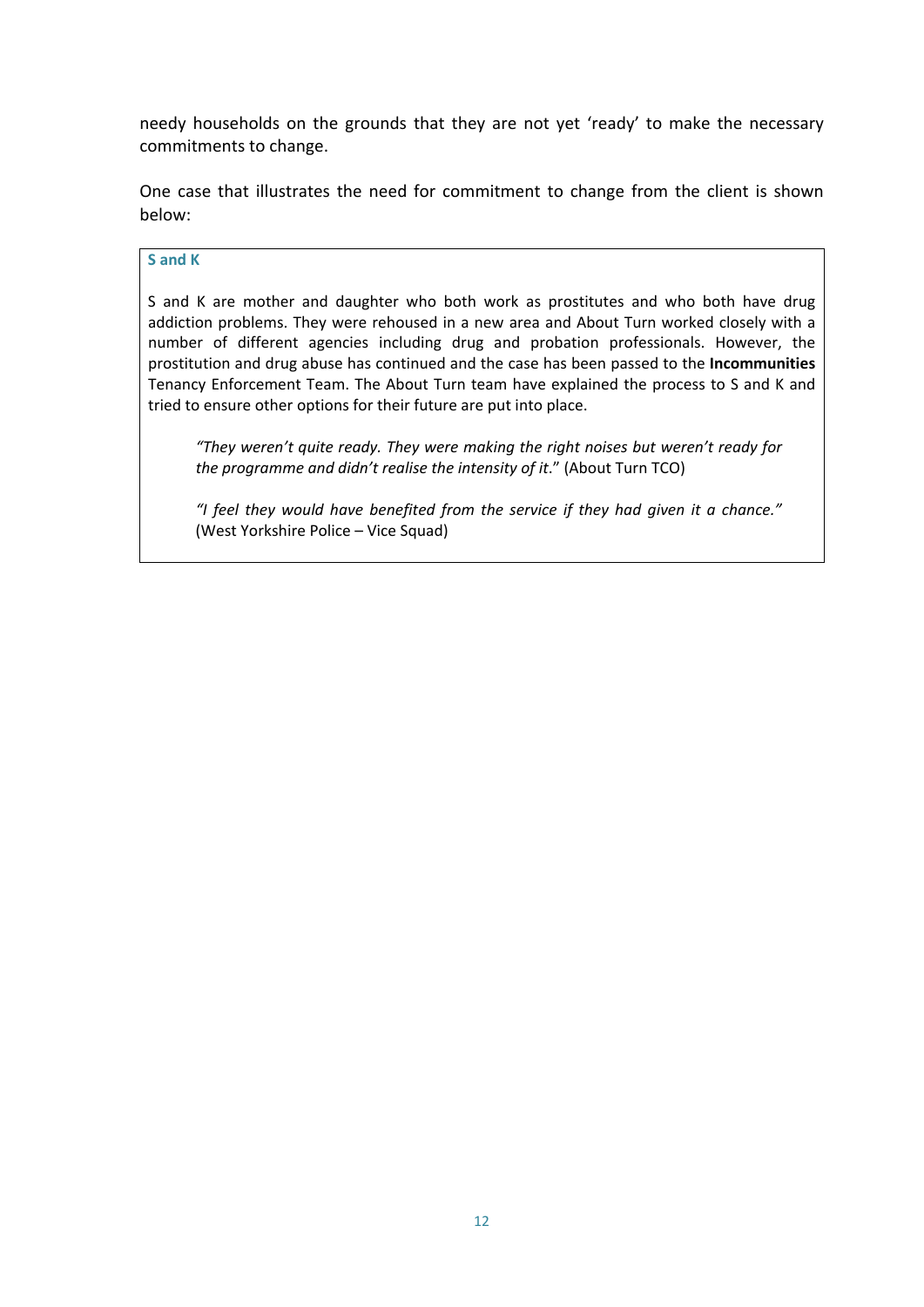# **7. Costs and Benefits**

The charts below summarise the costs and benefits of About Turn.

| <b>Costs to Incommunities</b>                                     |  |
|-------------------------------------------------------------------|--|
| Staff salaries and overheads                                      |  |
| Office costs                                                      |  |
| Support from central <b>Incommunities</b> housing management team |  |
| Repairs and other housing management costs                        |  |
| Wider neighbourhood impacts where a tenancy goes wrong            |  |

**Note:** The direct costs of the About Turn programme work out to be around £80 per week per tenancy, or around £4000 per year.

## **Costs to other agencies**

Inputs from other agencies and services

Special supports e.g. drug/alcohol rehab and parenting classes

Wider neighbourhood impacts where a tenancy goes wrong

## **Benefits to Incommunities**

Reduced levels of damage to property and disturbance to neighbours.

Clients are able to maintain tenancies

**Note**: There are direct savings of up to £6,000 for every broken tenancy that is avoided (void costs, repairs, re‐let, legal, arrears).

## **Benefits to About Turn clients**

Staying off drugs and alcohol.

Increased attendance at in school and school performance gains for children involved.

Access to work becomes more possible as people's lives 'normalise'.

Learning to manage limited incomes, clear debts, and to pay their own way (albeit through benefits).

Children who were at risk of being taken into care can stay with parents.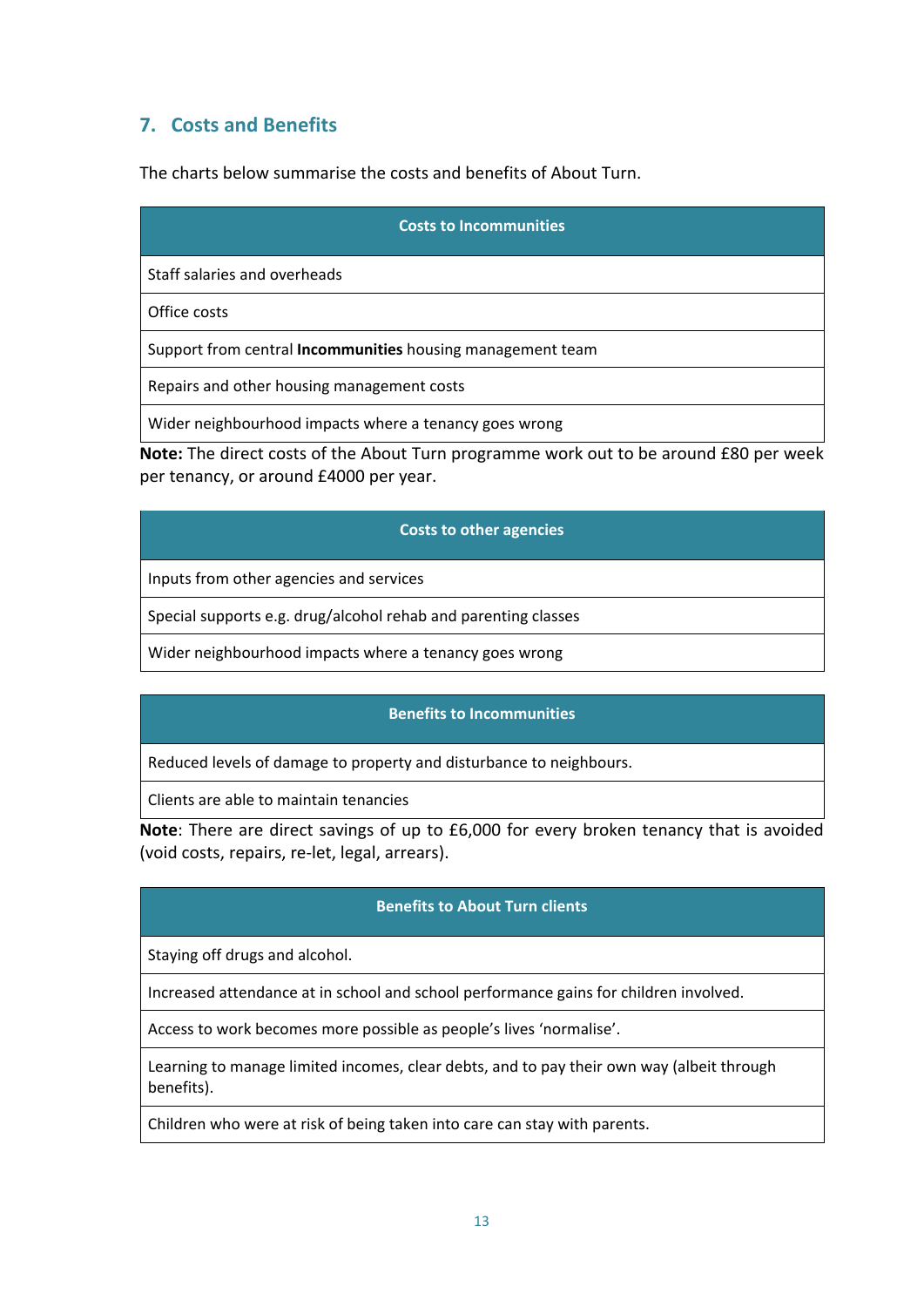## **Benefits to other agencies and organisations**

Brings substantial cost savings to the NHS, Police and Social Services in the short‐term such as the costs of residential care for children.

Over time, reduced rehabilitation and health costs become significant as does the potential for improved skills, training and employment opportunities.

Police and legal costs of prosecution are greatly reduced for every client that sustains a tenancy.

One very important cost‐benefit issue is the fact that About Turn is immediately proactive in tackling and solving problems, thereby avoiding duplication of costs or passing on additional support requirements to other, far more expensive, services. The government's own figures for not adopting this type of preventative approach show the costs of providing residential care, foster care and custodial care to a family of 3 or 4 children, evicted for anti‐social behaviour, can be as much as £330,000 per year (Communities and Local Government, 2006).

*"The wider implications, as a community, you are going to have less complaints coming in because the families that have traditionally caused all the problems, are not being complained about anymore, so we are creating a better neighbourhood."* (About Turn TCO)

## **8. Feedback from other agencies.**

One of the most striking successes of About Turn is its progress in winning the support of many other agencies who would normally regard social landlords with a mixture of scepticism and distrust. The following quotes illustrate this:

*"There are other housing agencies around but they are mainly advice and sign posting, About Turn provides a more streamlined service as it provides the housing and the housing support."* (Drugs and Alcohol Team)

*"There has been a close working relationship with BCHT developed over the past year. This was essential to maintaining the service user in the community."* (Bradford District Care Trust)

*"Joint working, networking and the exchange of information is very useful."* (Youth Offending Team)

*"The joint working practices have enabled the two organisations to make use of different experiences and knowledge…without the support of About Turn our resources would have been deflected."* (Mental Health Team)

"It is easy to see how valued the input is from the TCO to the family which have historically been *reluctant to engage in any way."* (Education Bradford)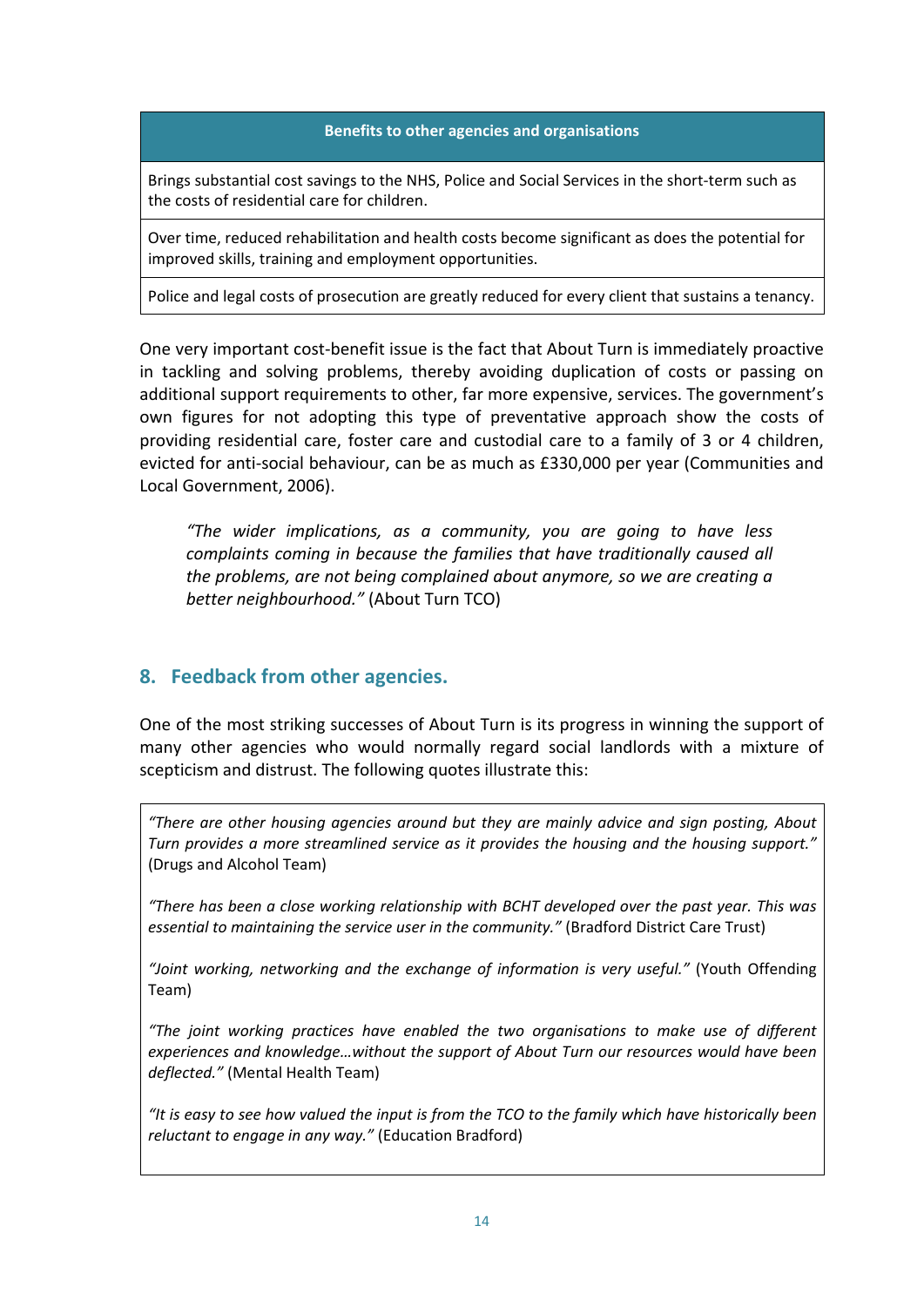*"The scheme identifies and benefits the vulnerable."* (West Yorkshire Fire Service)

*"There is definitely a need for this type of service; in fact there should be greater provision to stop people falling through the net."* (Drugs and Alcohol Team)

*"(Without About Turn)…clients with long history of failed tenancies / criminal history would not get rehoused."* (DTTO Probation)

*"Without About Turn and the support, clients who have multiple problems would not survive."* (Youth Offending Team)

# **9. Overview**

- The About Turn project is tackling hard-core, difficult-to-solve problems causing the break‐down of tenancies for families and households with multiple social problems, involving substance abuse, criminality, damage to property and disruption to other people's lives including children, neighbours and the wider community.
- About Turn works within the housing management service as an intensive tenancy support service. However intensive housing management inevitably takes the project into complex individual and social problems affecting health, safety, child protection, parenting, drug, alcohol and crime. Its core mission is the very opposite of "dumping problem families" in the worst rented areas as incorrigible and "leaving them to rot", as happened during the slum clearance era of the 1950s and 60s, and in the Difficult to Let council housing era of the 1970s and 80s. (Power, 1987)
- The project uses 'people skills' to help and guide people who have not been able to cope with their tenancy and who fail to manage their lives in ways that minimised impact on others. It also encourages collaborative communication skills to persuade a large range of other involved bodies, both to help About Turn and to support the housing management approach the project adopts.
- Each About Turn client, as a condition of being taken on by the project, has to reach agreement with the assigned TCO on the conditions for their participation and the support it will bring. The 'Agreement', an Acceptable Behaviour Contract spells out how they must behave and requires them to agree to follow certain rules and adhere to certain commitments e.g. a weekly drug rehabilitation session, counselling or other forms of support. The staff stress 'trust', contact, support, visits, and 'hand-holding'. Staff took very seriously the need to deliver on their side of the agreement.
- Enforcement is seen as a last resort. Staff reported only one case of a complete breakdown in the Agreement over many repeat efforts and in this case they were going to have to evict.
- The About Turn team reported several cases they had not taken on because the staff judged that the proposed clients had not yet decided that they could change their ways sufficiently. They did not feel comfortable rejecting cases as 'not yet ready' but saw no other way to make the project work. A combination of immense patience and a belief in people's real desire to 'reform' drove them to keep trying and this relentless, persistent confidence seemed to work. Treating people with respect,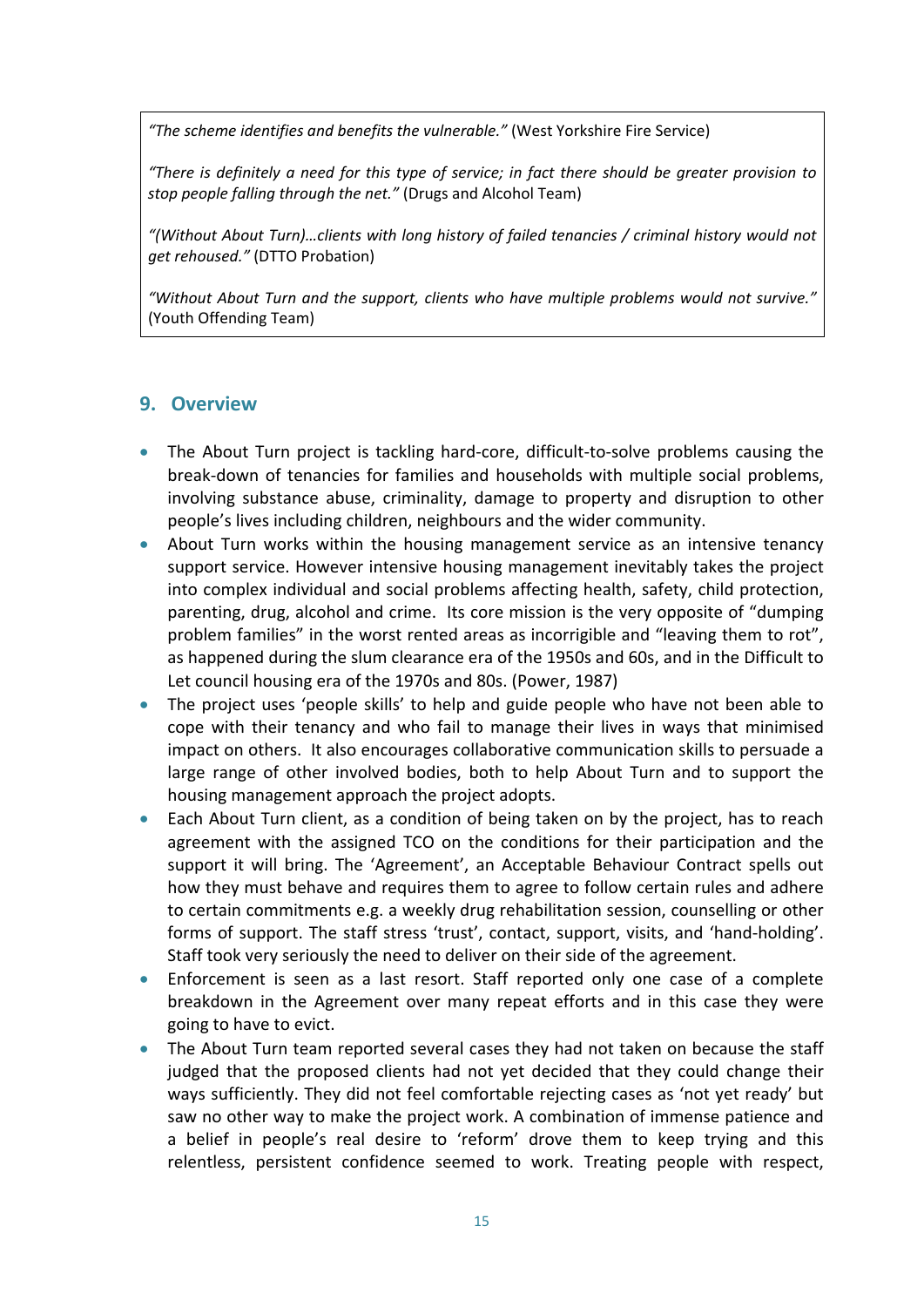however serious their problems and the damage they caused, was the hallmark of success since this generated in clients a matching response of serious effort and real pleasure in the progress they made.

- The project relied on recruiting ordinary housing management staff into the special role of an About Turn TCO. These experienced staff took to the more complex, more intensive, more responsible tasks with enthusiasm and commitment. The rewards to staff were huge in job satisfaction, ability to deliver change, sense of control and discretion, human interest and sense of pride. Being part of a small, dedicated team, meeting regularly, undergoing interesting training and sharing experiences greatly enriched people's work. The biggest reward was in seeing results from their efforts.
- There was a significant ethnic dimension to the project which was not discussed in detail but which struck us as researchers. Very few of the referred families were from a minority ethnic background and only one current client, out of 71, was of South Asian origin, in contrast with the proportion of Bradford's population from a minority background of around 22% (Lupton and Power, 2004). This matches experience in other places where the most 'broken down' behaviour is concentrated among marginal white families rather than among more recently arrived minorities.
- Two of the seven strong AT team are of South Asian background, both are male, including the Team Leader. The remaining five team members are white, and four of the five are female.
- Two of the male staff, who are both active fathers, were studying parenting training while we were in Bradford. They were about to run Bradford's first home-grown Positive Parenting Programme course, targeting parents referred by Social Services and health visitors as well as About Turn clients.
- We found the adoption of an Octavia Hill approach to housing management and the introduction of Positive Parenting encouraging signs of the much broader application of lessons from this innovative housing project.
- The clients we met on visits were all very positive about the project, although some acknowledged that they had serious doubts at the beginning. They often couldn't see what the project was going to do for them, because no other worker had ever 'been like this', i.e. not looking down on them and really wanting to help in every way possible. The clients were generally glad to see the TCO when they visited and some had lots of questions about where particular things were up to or had issues they wanted to discuss.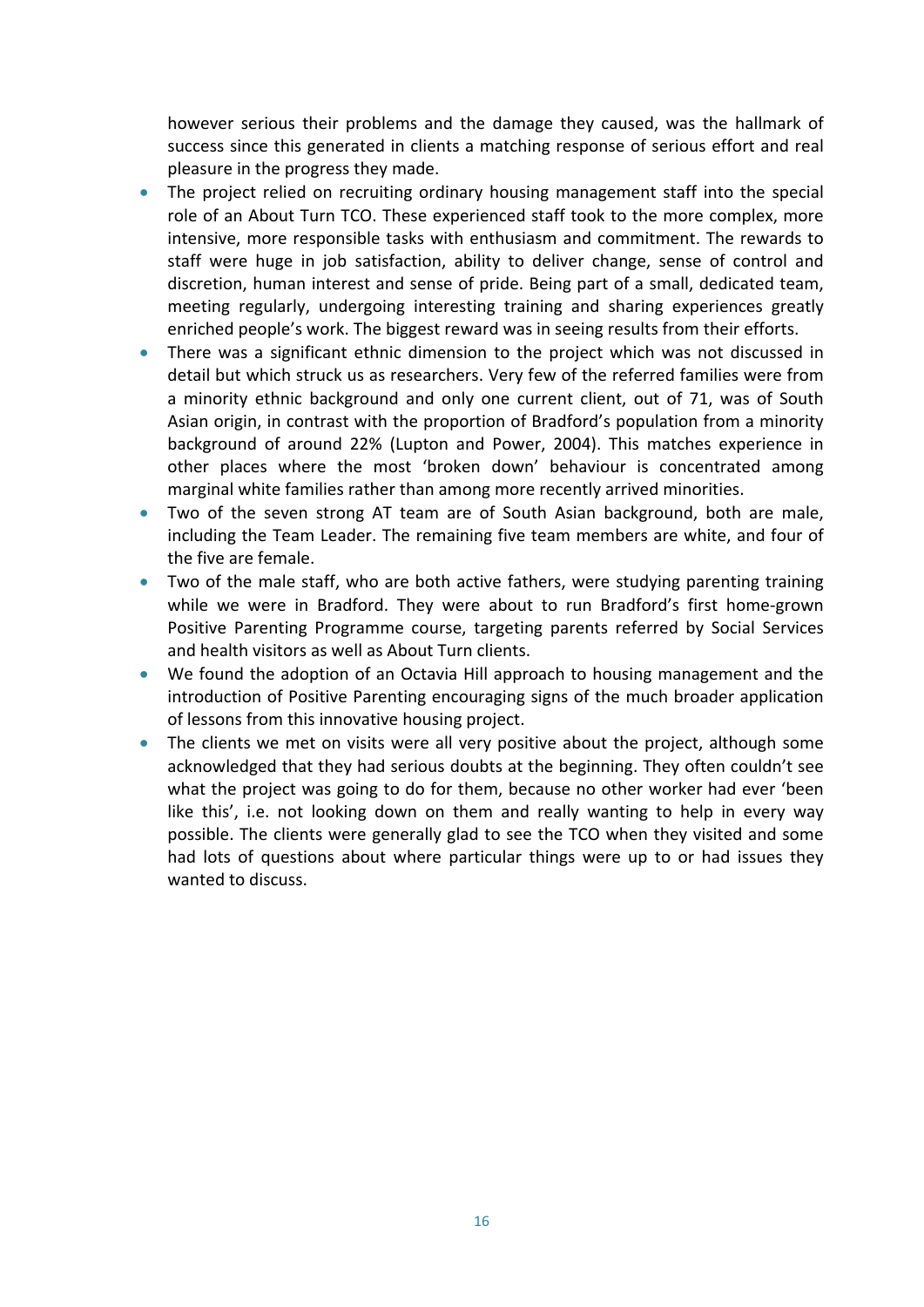# **10. Conclusions**

Our conclusion is that the project helps troubled households to sustain tenancies under very difficult social conditions. The enthusiasm, commitment and skill of the staff are major factors in making this possible. Other things help including the support of other agencies and the adoption by **Incommunities** of innovative, intensive and flexible approaches.

The cases that we visited were impressive and we found consistent evidence of positive outcomes. About Turn clearly saves money, both for other agencies who would otherwise be forced to take expensive remedial action, and for **Incommunities** itself by preventing and minimising damage to property and enabling tenancies to be sustained.

*"Its not just a cost saving for one organisation, there's usually a multitude of agencies involved with all the individuals and families. If you try and reduce the problematic behaviour, you're actually saving all these agencies a great deal of time and money."* (About Turn TCO)

There is much broader significance to the programme. It fits strongly within government policies to support communities; it helps housing associations, it helps to adopt a neighbourhood and community regeneration focus, and prevent social breakdown.

We believe that this approach works partly because it is run by a charitable organisation, not the council, with a dedicated team and a dedicated budget. The specific role of the TCOs is to support a limited number of tenants through all the difficulties that they face. By working this way, the most intractable social problems – drugs, alcohol, prostitution, violence, child abuse and crime – are largely avoided, reduced, resolved. Such a project needs long term, secure and mainstream funding, as the work looks set to continue to grow. It is an ongoing task that is vital to society. The hopes and aspirations of About Turn were largely borne out by the evidence that we found.

*"We have proven that people can benefit and these so called 'untouchables' can go back into mainstream society with the minimal resources we have and working in conjunction with other agencies. It demonstrates that there is a dire need for this service."* (About Turn TCO)